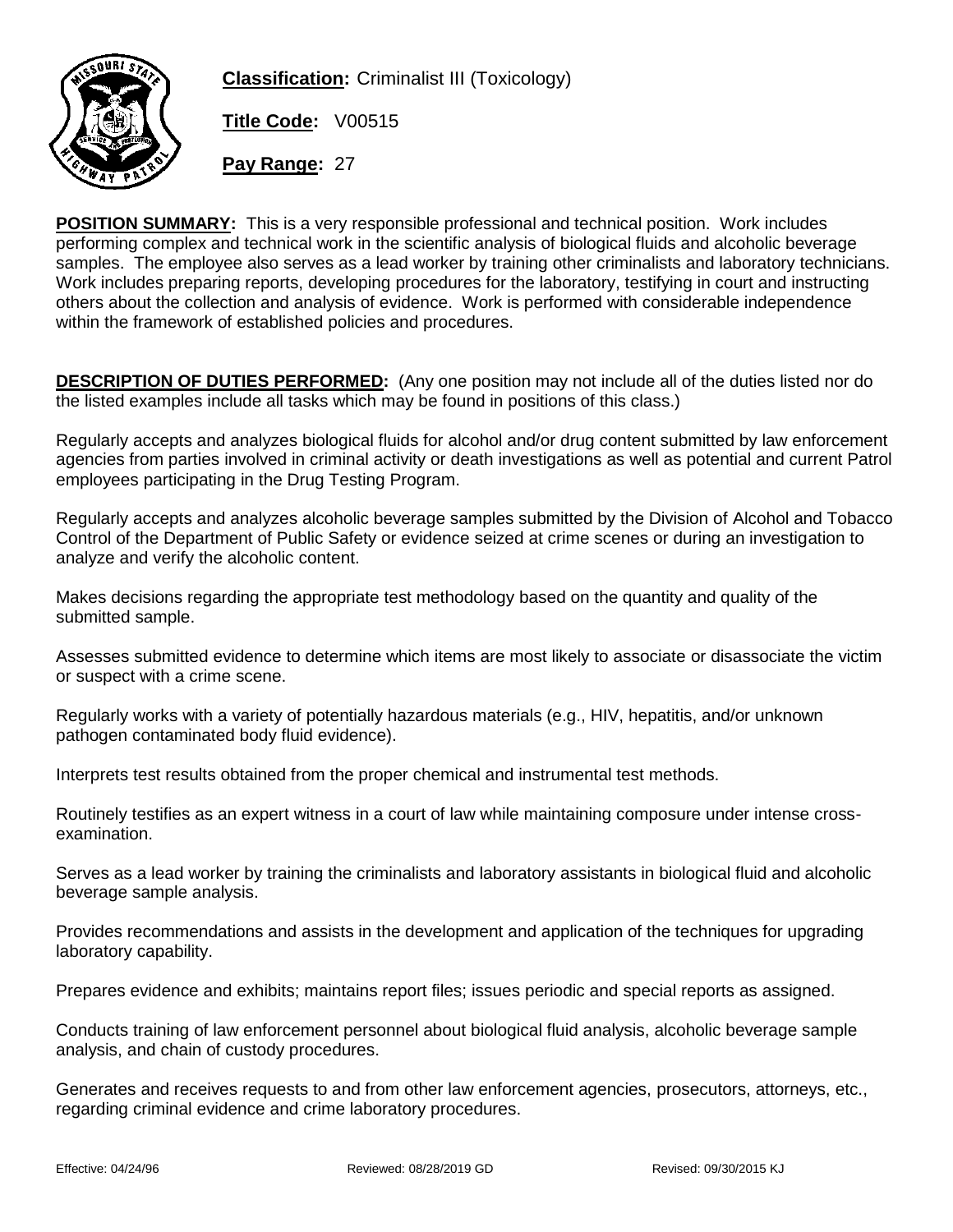## **Classification:** Criminalist III (Toxicology) **Page 2** Page 2

Interacts with the media regarding forensic science.

Educates prosecuting attorneys about complex scientific analysis and serves as a technical advisor during trial proceedings.

Reviews and updates standard operating procedures, training, quality control, and safety manuals, etc., within the chosen/related discipline.

Participates in the proficiency testing program for the section.

Operates standard office equipment (e.g., personal computer, telephone, fax machine, copier).

Participates in and successfully passes practical competency and/or written test(s) prior to assuming casework.

Performs job-related travel, as needed.

Performs other related duties as assigned.

**REQUIRED KNOWLEDGE, SKILLS, AND ABILITIES:** Thorough knowledge of the procedures and methods used in the scientific analysis of biological fluids and alcoholic beverage samples.

Thorough knowledge of the compilation and preparation of evidence for presentation in court and the role of an expert witness in legal proceedings.

Thorough knowledge and practice of safety rules and procedures associated with laboratory equipment and chemicals.

Thorough knowledge of the chain of custody for evidence.

Ability to read English effectively.

Ability to communicate in English clearly and concisely, both orally and in writing.

Ability to work with potentially hazardous materials as detailed in the description of duties.

Ability to generate and receive requests for information from a variety of individuals regarding forensic science.

Ability to perform work in accordance with prescribed procedures, makes accurate observations of test results, and prepare accurate records and reports.

Ability to serve as a lead worker by training criminalists and laboratory assistants.

Ability to gather, assemble, correlate, and analyze facts to be incorporated into a report of laboratory work and tests.

Ability to assist other criminalists and laboratory technicians in biological fluid and alcoholic beverage sample analysis.

Ability to maintain composure while under cross-examination in regard to personal and scientific qualifications and defend laboratory findings in court.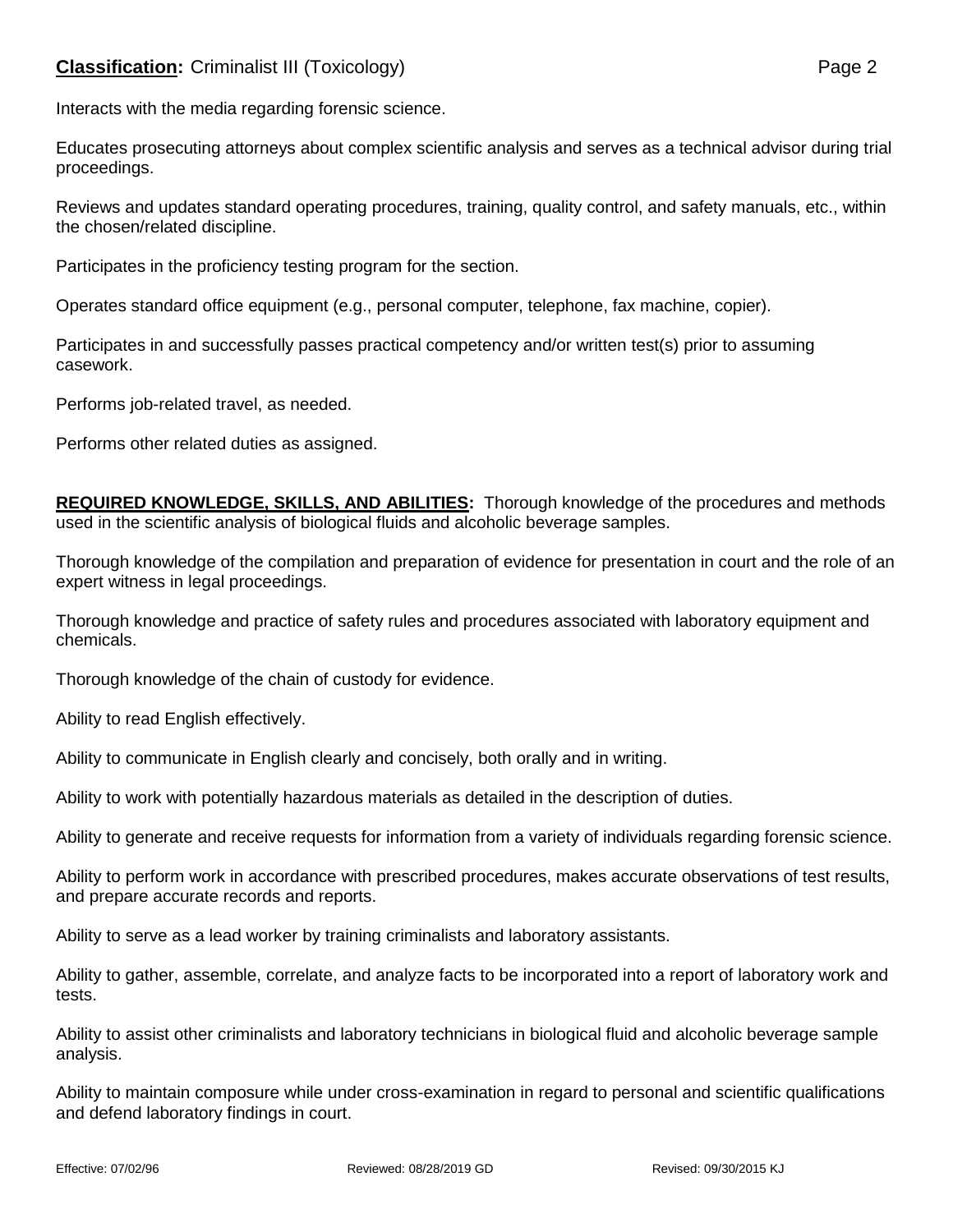## **Classification:** Criminalist III (Toxicology) **Page 3**

Ability to work with highly sensitive information in a confidential and professional manner.

Ability to distinguish colors necessary to perform laboratory tests.

Ability to examine forensic evidence and recognize and identify minute details.

Ability to establish and maintain effective working relations with others.

Ability to properly use laboratory equipment, photography equipment, standard office equipment, and chemicals.

Ability to perform job-related travel (e.g., appearing in court, attending scientific meetings, training seminars, etc).

Ability to participate in and successfully pass practical and/or written competency test(s) prior to assuming casework.

Ability to develop methods and/or techniques to upgrade laboratory capability.

Ability to educate individuals regarding forensic science.

Ability to interact with the media.

Ability to review and revise manuals.

Ability to work with material that may be of a sexual nature relating to criminal activity (e.g., written material, photographs, and/or verbal language, etc.).

Ability to work hours as assigned.

Possess or ability to obtain a valid Missouri Driver license.

**MINIMUM EXPERIENCE AND EDUCATION REQUIRED:** (The following represents the minimum qualifications used to accept applicants, provided that equivalent substitution may be permitted in case of deficiencies in either experience or education.)

Possess a bachelor's degree from an accredited college or university in chemistry or one of the natural sciences. College coursework must include two semesters of general chemistry with laboratory, two semesters of organic chemistry with laboratory, and one semester of quantitative analysis or analytical chemistry. Applicants should have at least 25 earned credit hours in chemistry. Survey or introductory coursework intended for non-chemistry majors will not satisfy the above requirements. Both overall academic record and applicable job experience will be factors for consideration, however prior job experience will not replace the minimum academic requirements.

AND

Possess two years of experience as a Criminalist II - Toxicology or comparable experience.

**NECESSARY SPECIAL REQUIREMENTS:** Must provide a DNA sample to be used only for forensic identification as required at the time of appointment.